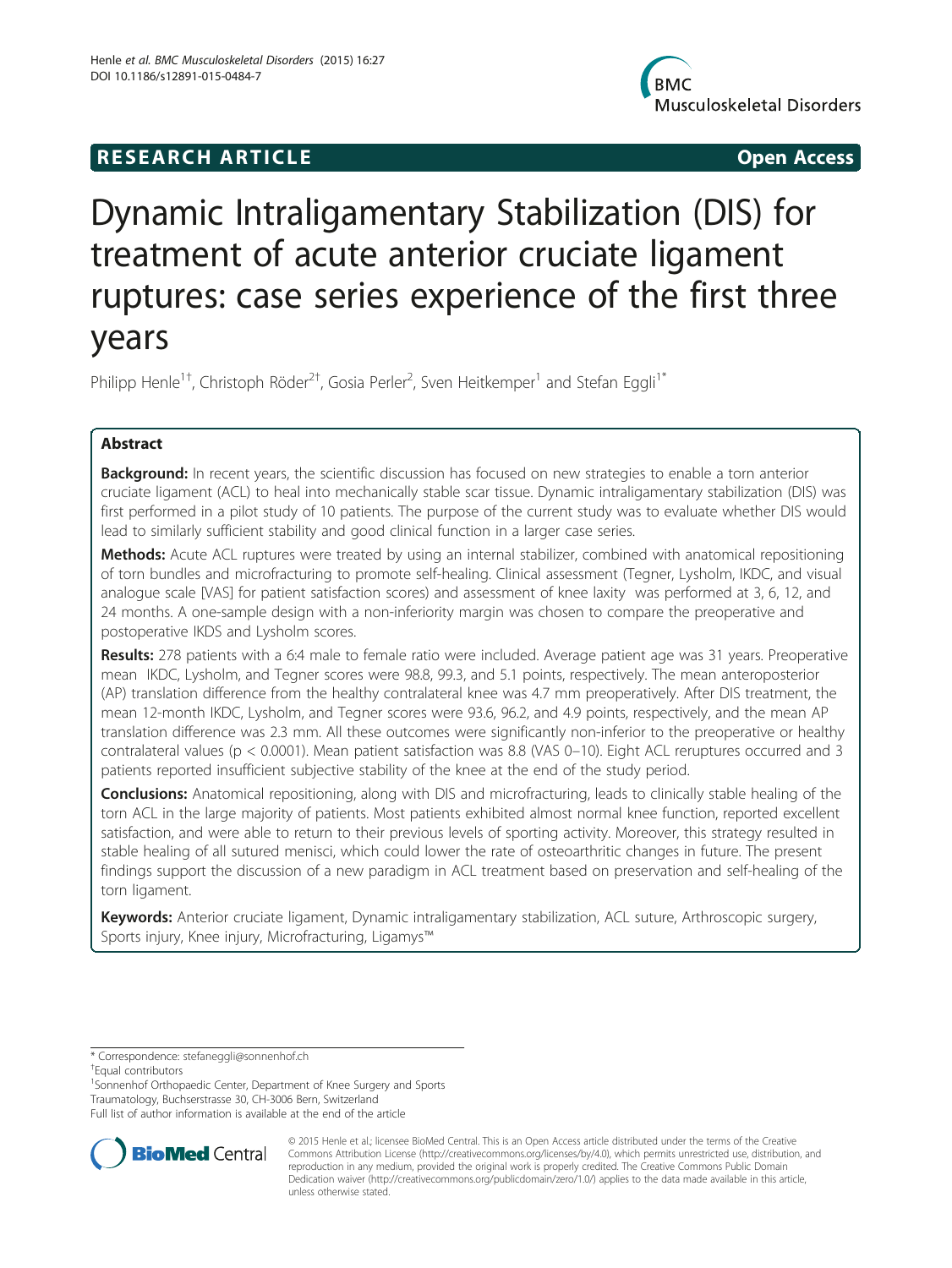#### Background

Optimal treatment after anterior cruciate ligament (ACL) rupture is still intensely debated. A conservative treatment approach shows satisfactory results in patients who place low demands on the knee joint [[1](#page-7-0)-[3](#page-7-0)], but the failure rate remains high in a physically active population [[2,3](#page-7-0)]. Almost every second ACL rupture appears with concomitant injuries, such as unstable tears of the menisci, which have a much lower healing rate when treated conservatively in an unstable environment [[4](#page-7-0)]. Consequently, early secondary injuries to the menisci and cartilage are often found after failed conservative treatment, which may cause rapid degeneration of the knee joint [[5](#page-7-0)].

Current techniques of ACL reconstruction have demonstrated biomechanical, three-dimensional reestablishment of knee joint stability, enabling patients to perform pivoting sports, but compared with conservative treatment decreased degeneration of the knee joint could not be demonstrated [\[6](#page-7-0)]. Barrack et al. described a significant loss of knee proprioception with impaired muscular stabilization after ACL rupture [\[7](#page-7-0)], and Jerosch et al. showed no significantly better proprioception after ACL transplant compared with the preoperative group [\[8](#page-7-0)]. Loss of the ACL's "proprioceptive envelope" could hence be one explanation for the high incidence of posttraumatic osteoarthritis after ACL injuries, which cannot be overcome by an ACL transplant.

A restitutio ad integrum of the ACL would ideally preserve both the neural and the ligamentous stabilizing functions of the ACL. However, spontaneous recovery of the ACL is probably only possible in partial or completely intrasynovial ruptures. The poor healing capacity of the torn ligament—caused by biological factors, the hostile environment of the synovial fluid [\[9,10](#page-7-0)], the lack of blood supply [[11](#page-7-0),[12](#page-7-0)], and the postinjury instability separating the ligament stumps by 5–10 mm—compromises self-healing and the formation of stable scar tissue [[13-15](#page-7-0)]. In addition, the stumps are often dislocated anteromedially and are consequently unable to reattach at the anatomical footprint [\[16](#page-7-0)]. Recent studies nonetheless support the potential of biological self-healing of the ruptured ACL leading to a living, proprioceptive structure [\[17](#page-7-0)-[19\]](#page-7-0).

Dynamic intraligamentary stabilization (DIS) was successfully tested in a biomechanical human cadaver [[20](#page-7-0)] and in a sheep model [\[21\]](#page-7-0). It was then clinically applied in a series of 10 physically active individuals [[22\]](#page-7-0). The purpose of the current study was a detailed report on 278 prospectively documented and systematically evaluated DIS patients over a period of three years. We hypothesized that the large majority of them would achieve pre-injury activity levels and be highly satisfied with their treatment outcome.

#### **Methods**

Inclusion criteria: Between February 1, 2011, and January 31, 2014, a total of 278 patients were treated with a dynamic intraligamentary stabilization. Inclusion criteria were as follows: acute ACL injury (time to surgery 21 days or less); closed growth plates; patient not eligible for conservative treatment or not accepting it. Conservative treatment was recommended if all of the following criteria were fulfilled: no more than a 3 mm difference in AP translation when compared with the uninjured contralateral side; no pivoting sports; no meniscal lesions.

Operative technique: The operative technique has been described previously [\[22](#page-7-0)]. Briefly, the tibial remnants of the torn ACL are reduced to the femoral footprint by transosseous sutures (anatomical repositioning). After extensive microfracturing at the femoral footprint, the knee is stabilized with a strong polyethylene cord, which is passed on the tibial side behind the tibial footprint, thus preventing the tibial blood and nerve supply from additional damage, and on the femoral side through the anatomical footprint. This cord is brought under tension by a spring-screw implant (Ligamys™, Mathys Ltd Bettlach, Switzerland), which is placed on the anteromedial aspect of the tibia just above the pes anserinus insertion. Thus, the proximal tibia is pulled in a constant posterior drawer position with a force of 50 to 80 N, depending on the weight of the patient. The spring allows a dynamic excursion of 8 mm [[23\]](#page-7-0), ensuring a continuous tension of the cord over the entire range of motion, as well as when the polyethylene cord is not placed in an anatomical position.

In contrast to the pilot series, the surgical technique has been advanced and the necessary surgical instruments improved. The tibial ACL stump is now augmented with up to 5 (average 3) PDS 2–0 sutures. This allows a more accurate reduction of the remaining tissue even in grossly damaged ligaments. The implant and the tensioning device underwent several evolutionary steps, making the implant easier to handle and the applied tension more accurate and reliable. The recent version of the tibial implant is premounted (monobloc system) and the thread is now self-cutting. In addition, the tensioning device now fits in the inner aperture of the implant, leading to a stable connection during the tensioning process (Figure [1\)](#page-2-0).

Clinical evaluation: In accordance with the pilot study protocol of the 10 patients, all patients in the current study were evaluated at 6 weeks and at 3, 6, 12, and 24 months after surgery. The same instruments were used for outcome assessment at each follow-up visit: Tegner, Lysholm, International Knee Documentation Committee (IKDC), and visual analogue scale (VAS) for patient satisfaction  $(0 = \text{completely dissatisfied}, 10 = \text{com-}$ pletely satisfied). Based on the instruments' outcomes a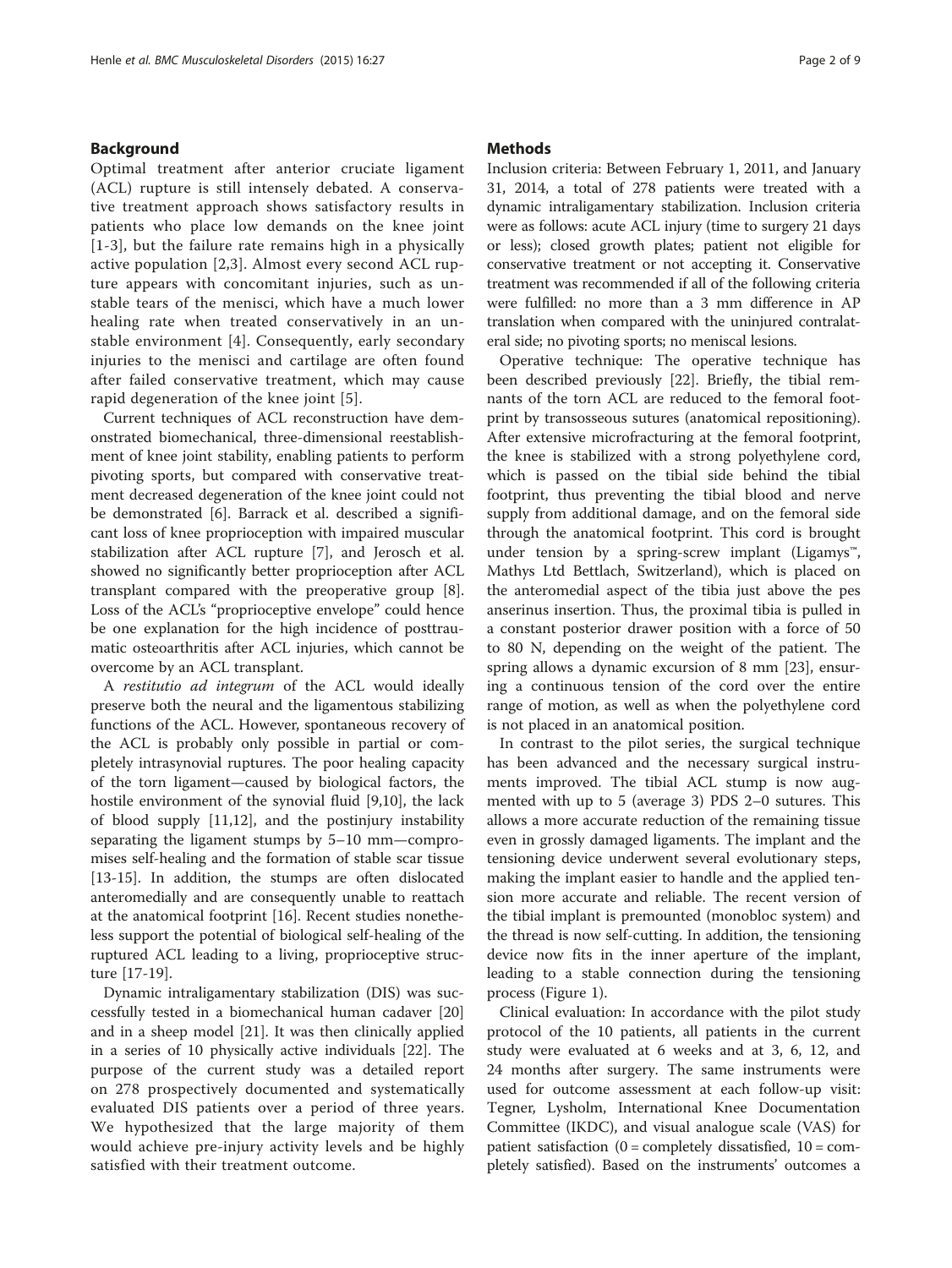<span id="page-2-0"></span>

new combined success definition was applied. Their preoperative scores were assessed as early as possible, but naturally after the trauma. Knee laxity was assessed by measuring anterior translation at 30 degrees flexion with an arthrometer (Rolimeter, Aircast, Neubeuern, Germany) and comparing it with the contralateral knee. All patients were informed that their treatment and follow-up data would be recorded in a scientific database for evidence generation and postmarket surveillance of Ligamys™ and its outcomes, for which they gave their voluntary written informed consent. The study was approved by the Cantonal Ethics Committee of Berne, Switzerland: Ref.-Nr. KEK-BE: 048/09.

ACL rupture classification: A 3-digit ACL rupture classification was introduced on the basis of the model of AO classification for long bones [[24](#page-8-0)]. The first digit describes the ACL rupture location: A for proximal third, B for central third, and C for distal third. The second digit is the ACL rupture status: 1 for 1 bundle, 2 for 2 bundles, and 3 for multilacerated. The third describes the ACL synovial tube: 1 for completely intact, 2 for  $\geq 50\%$ intact, and 3 for <50% intact (Figure 2).

Statistics: A one-sample design with a non-inferiority margin was chosen to compare the preoperative and postoperative IKDC and Lysholm scores. Non-inferiority was declared if the lower margin of the one-sided 95% confidence interval for the difference in the means lied above a clinically defined minimum acceptable threshold. For this study, a threshold of 84 percent/points for the IKDC and Lysholm scores, and of  $\lt$  =3 mm compared with the healthy contralateral side for the anterior translation difference was considered clinically acceptable. All



analyses were conducted using SAS 9.4 (SAS Institute, Inc., Cary, NC, USA).

#### Results

#### Characterization of the study population

A total of 278 patients were treated between February 1, 2011, and January 31, 2014. There were 115 women (41%) and 163 men (59%). Mean (SD) age was 32.4 (11.4) years (range 18–63 years), and mean (SD) body mass index was 24.1 (3.29) (range 16–35.4). The right: left knee ratio was 119:159 (left 57.19%). The mean accident-surgery interval was 18.0 (29.93) days. In 240 patients (86%), there was no preexisting lesion of the injured knee. The other 38 patients had an average of 2 intraoperatively observed preexisting lesions. The most frequent ones were abrasions of the medial femoral cartilage 25 patients, of the lateral one in 11; 8 patients showed degenerative lesions of the medial meniscus, 2 of the lateral one. 173 (62%) patients showed additional trauma related lesions of the injured knee. 127 patients (46%) had 1 additional lesion, 42 patients (15%) had 2 additional lesions, 3 patients (1%) had 3 additional lesions, and 1 patient (0.4%) had 4 additional lesions. 152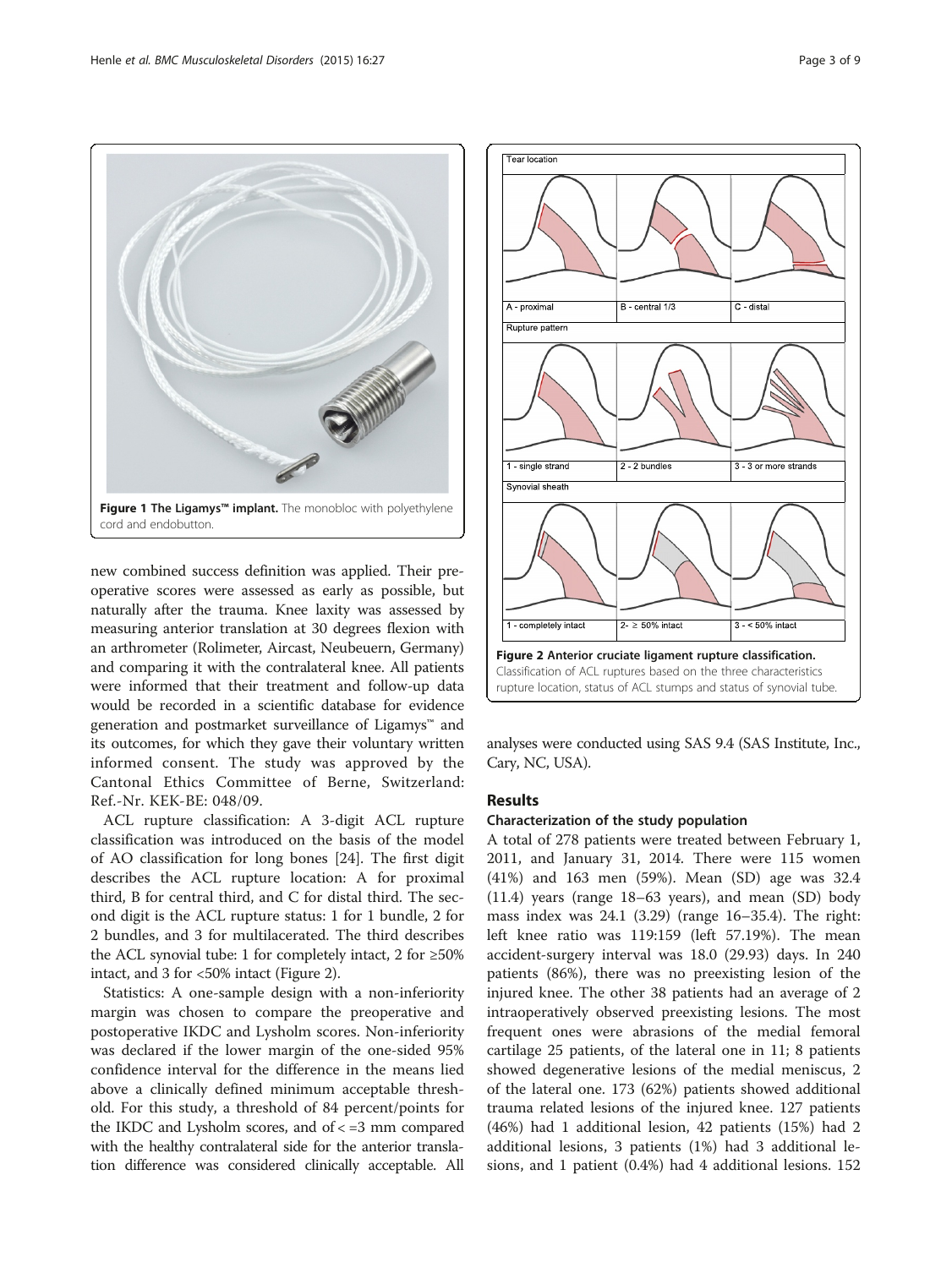patients (55%) had an additional lesion of one or both menisci. In 98 patients (36%), we immediately sutured the torn menisci and in another 25 patients (9%), we partially resected them. In 29 patients, the meniscal lesions were superficial and stable and therefore not suitable for suturing. The mean (SD) operation time was 53.6 (14.2) minutes (range 30–120 minutes), and the mean (SD) hospitalization time was 1.9 (0.9) days (range  $1-5$  days).

#### Rupture classification

Applying the newly introduced rupture classification, the 3 most frequent rupture classes were an A.2.2 rupture (proximal third, 2-bundle rupture, ≥50% of synovial tube intact) in 58 patients (21%), followed by an A.1.1 rupture (proximal third, 1-bundle rupture, synovial tube intact) in 56 patients (20%), and an A.1.2 rupture (proximal third, 1-bundle rupture, ≥50% of synovial tube intact) in 36 patients (13%). Table 1 shows the overall distribution of the 3 different rupture characteristics and their occurrence.

#### Available postoperative data

There were 148 3-month follow-ups; 197 6-month followups; 204 12-month follow-ups; 69 24-monthfollow-ups; and 2 follow-ups in other intervals. The mean interval of the last follow-up was 14 months; the maximum interval was 3 years.

#### Patient reported outcome measures and clinical evaluation

The mean (SD) Lysholm score was 99.3 (2.3) points (range 81–100,  $N = 277$ ) before injury, 91.8 (6.9) points (range  $68-100$ ,  $N = 148$ ) after 3 months, and 97 (5.0) points (range  $75-100$ ,  $N = 69$ ) after 24 months. The mean (SD) IKDC score was 98.8% (6.4) (range 87-100%,  $N = 277$ ) before injury, reaching 83.2% (9.6) (range 56-100%,  $N = 148$ ) after 3 months and 94.8% (6.5) (range 74-100%,  $N = 69$ ) after 24 months.

By improving from a mean (SD) of 3.7 (1) points after 3 months (range  $1-10$  N = 148) to a mean 5.1 (1.4) points after 24 months (range  $3-10$  N = 69), the group's mean Tegner score nearly reached the pre-injury level of 5.1 (1.4) points (range 3–10). The mean (SD) patient

Table 1 ACL rupture characteristics and percentage of their occurrence in patient groups

| Location                 | A (proximal third) B (middle third) C (distal third) |                 | $0.4\%$            |  |
|--------------------------|------------------------------------------------------|-----------------|--------------------|--|
|                          | 73.4%                                                | 26.2%           |                    |  |
| Status                   | 1 (1 bundle)                                         | 2 (2 bundles)   | 3 (multilacerated) |  |
|                          | 46.8%                                                | 36.7%           | 16.5%              |  |
| Synovial tube 1 (intact) |                                                      | 2 (>50% intact) | 3 (<50% intact)    |  |
|                          | 248%                                                 | 50.4%           | 24.8%              |  |

satisfaction was 8.1 (1.5) (range  $4-10$ ,  $N = 148$ ) after 3 months and 8.9 (1.3) (range  $5-10$ ,  $N = 69$ ) after 24 months. Before surgery, the mean (SD) anterior translation difference between the injured and the healthy contralateral knee was 4.7 (2.0) mm (range 0– 11 mm). After 3 months, it was 0.8 (1.4) mm (range −3 to 5 mm) and after 24 months, it was 2.3 (1.7) mm (range −2 to 6 mm) (Table [2\)](#page-4-0).

#### Combined success

When a combined success definition was applied (AP translation difference ≤3 mm, Lysholm score >84 points [[25\]](#page-8-0), IKDC score >84% [[26\]](#page-8-0)), 77.2% (N = 210 of patients) fulfilled all 3 criteria at the last follow-up. The distribution of the individual success criteria was as follows: AP translation  $\leq$ 3 mm, 86.8%; Lysholm score >84 points, 95.6%; and IKDC score >84%, 87.6%. For the 60 patients (22.8%) with a satisfactory outcome, the distribution of the individual success criteria was as follows: AP translation ≤3 mm, 41.9%; Lysholm score >84 points, 80.7%; and IKDC score >84%, 45.2%.

#### Statistical assessment

The non-inferiority test revealed lower confidence limits of 95.2 points for Lysholm and of 91.6% for the IKDC scores. The lower confidence interval of the anterior translation difference to the healthy contralateral side was 1.3 mm. Hence all mean outcome scores and values were above the predefined thresholds  $(p < 0.0001$  for all three outcomes).

#### Return to work

There was a mean (SD) of 79.9 (29.4) days until 100% return to work (range 4–120 days) for patients who did heavy physical labor; 50.6 (39.4) days (range 1–191 days) for patients who did light physical labor; and 25.1 (19.0) days (range 0–100 days) for patients with a sitting occupation.

#### Intra- and postoperative complications

Three intraoperative complications occurred in 3 patients (1.1%): 1 perforation of the endo button into the femur, 1 second screw tunnel because of insufficient anterior coverage, and 1 Kirschner wire breakage. All situations could be solved without additional damage to the knee. There were 8 complications in 8 patients until hospital discharge (2.9%): 5 hematomas and 3 others (pneumonia, severe obstipation, wound dehiscence).

#### Treatment failure rate

Eight reruptures of the ACL occurred at an average of 338 days after surgery (range 106–740 days). None of the cases had had any intra- or postoperative complications. All were treated with a ligament graft. There were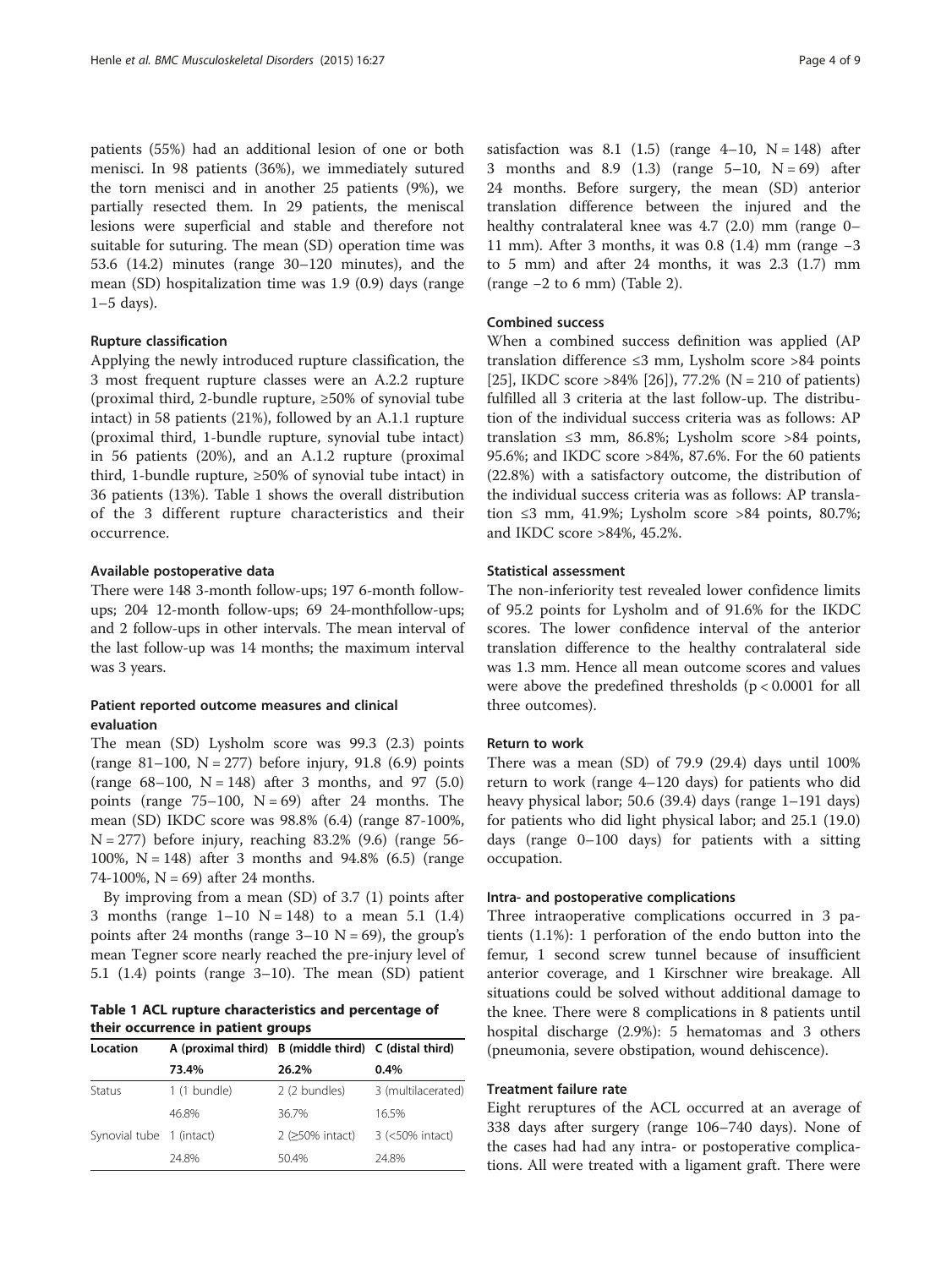| Scores/tests                              | Before injury | 3 months<br>postoperative | 6 months<br>postoperative | 12 months<br>postoperative | 24 months<br>postoperative |
|-------------------------------------------|---------------|---------------------------|---------------------------|----------------------------|----------------------------|
|                                           | $(N = 278)$   | $(N = 128)$               | $(N = 171)$               | $(N = 176)$                | $(N = 62)$                 |
| Lysholm                                   | 99.3 (2.3)    | 91.8(6.9)                 | 95.13(6.2)                | 96.07 (6.46)               | 97(5)                      |
| $2Y (N = 62)$                             | 99.4 (2.12)   | 95.4 (4.7)                | 95.06 (8.0)               | 95.7 (7.0)                 | 97.4 (4.6)                 |
| IKDC(%)                                   | 98.8 (6.4)    | 83.2 (9.6)                | 90.4(8.0)                 | 93.5 (8.0)                 | 94.8(6.5)                  |
| 2Y                                        | 99.3 (2.1)    | 89.0 (5.7)                | 90.9 (8.8)                | 92.8 (8.9)                 | 95.4(6.1)                  |
| Tegner                                    | 5.1(1.4)      | 3.7(1)                    | 5.0(1.4)                  | 5.1(1.4)                   | 5.1(1.4)                   |
| 2Y                                        | 5.2(1.3)      | 4.2(1.1)                  | 4.4(1.2)                  | 5.0(1.5)                   | 5.1(1.4)                   |
| Delta Lachmann contralateral knee (mm)    | 4.4(2.3)      | 0.5(1.9)                  | 1.0(1.8)                  | 1.4(1.7)                   | 2.0(1.6)                   |
| 2Y                                        | 4.2(2.19)     | 0.2(2.2)                  | 1.0(1.5)                  | 1.4(1.6)                   | 1.9(2.0)                   |
| Delta Lachmann healthy contralateral knee | 4.7(2)        | 0.8(1.4)                  | 1.0(1.7)                  | 1.5(1.7)                   | 2.3(1.7)                   |
| 2Y                                        | 4.4(1.9)      | 0.5(1.9)                  | 1.1(1.3)                  | 1.5(1.5)                   | 2.1(1.7)                   |
| Patient satisfaction (VAS)                |               | 8.1(1.5)                  | 8.8(1.2)                  | 8.9(1.3)                   | 8.9(1.3)                   |
| 2Y                                        |               | 9.3(0.9)                  | 9.0(1.3)                  | 8.9(1.3)                   | 9.0(1.3)                   |

<span id="page-4-0"></span>Table 2 Pre- and postoperative outcome scores, ap translation differences and patient satisfaction

Mean scores and standard deviations before and after surgery and mean anterior translation differences with standard deviations for all patients and those with a contralateral knee without previous ligamentous injury. Results of the 62 patients with 2-years follow-up are listed as 2Y.

3 reported mechanical insufficiencies of the ACL (giving way). Figure 3 shows the survival curve of Ligamys™ implants with rerupture or mechanical insufficiency as the endpoint.

in the remaining cases (6 patients, 2.2%), the implant was removed during interventions for meniscal rerupture, a free-floating body in the joint, or crepitations (Figure [4\)](#page-5-0).

#### Implant (monobloc) removal

The implant was removed postoperatively in 67 (24.1%) patients, of whom 28 (10.1%) asked for implant removal without any clinical need. In the other cases, the implant was removed because of infection (2 patients, 0.7%), pain (14 patients, 5.0%), or joint stiffness (17 patients, 6.1%);

#### **Discussion**

The most important findings of the current study are that its results corroborate those of the pilot group [\[22](#page-7-0)]. This group had consisted of 10 highly selected and motivated young and physically fit individuals, with a ratio of men to women of 8:2 and an average age of 25 years.

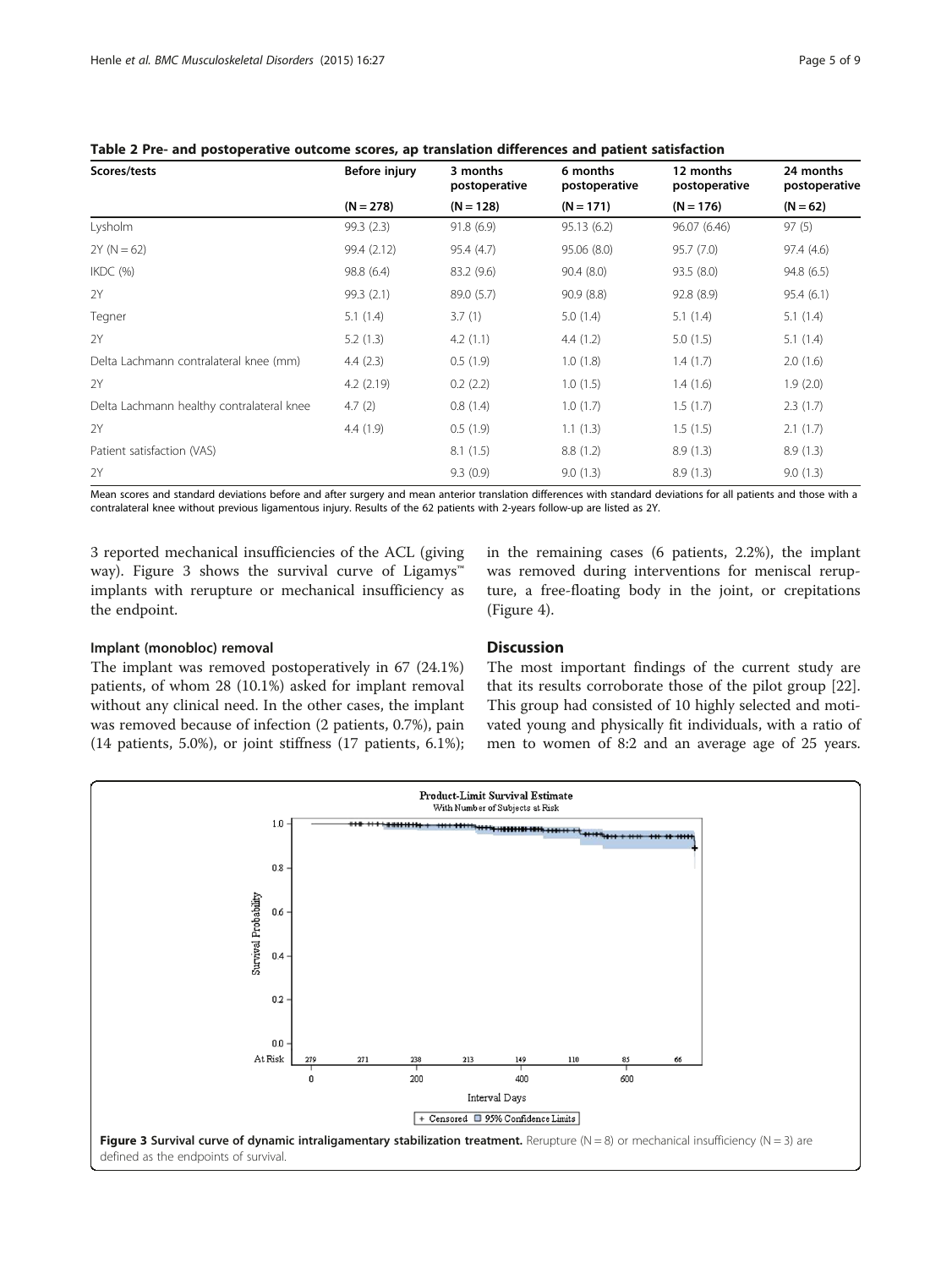

<span id="page-5-0"></span>

The current patient sample is more representative regarding the future and more widespread use of DIS. With a ratio of men to women of 6:4 and an average age of 31 years, the patient population has shifted from a clear domination of young men with an intense level of recreational sports activity to a more normally distributed sample of physically active individuals. The short and mid- term results of DIS, however, remain excellent.

The preoperative Tegner activity scale between the pilot group and the current population changed from 6 to 5, reflecting a more sportive patient group in the pilot study. As could be expected with an increasing number of treated patients, the range of results became more widespread, which we consider to be a trend towards normalization rather than one towards worsening. At 6 months after surgery, the median IKDC and Lysholm scores were both above 90, and after 12 months, they had returned to levels of close to 100 with the same Tegner scale as before the ACL rupture. However, there were also some 6-month scores of around 50 points for the Lysholm and IKDC scales, which remained low at 12 months. Nevertheless, overall patient satisfaction was already very high at 6 months, and it further increased with longer follow-up intervals. The 24-months results, despite being at a desirably high level, only represent a 25% follow-up rate, with more patient examinations expected in future.

Our main conclusion from the results of the first 10 patients—namely, that DIS of the knee with a freshly ruptured ACL, in combination with anatomical repositioning and biological improvement of the healing environment, can lead to a biomechanically stable ACL with good functional scores and high patient satisfaction can now be generalized to a much higher degree. A bias towards optimal results was introduced by the motivation and physical fitness of our first 10 patients. However, the desired functional outcomes in the present 278 cases, an AP side-to-side difference ≤3 mm, a Lysholm score >84 points, and an IKDC score >84%, were reached in 86.8%, 95.6%, and 87.6% of patients, respectively, at the last follow-up. In applying our combined success definition, we found that 77.2% presented an excellent outcome.

It was surprisingly difficult to compare outcomes with other authors. The initial conservative approach with delayed surgery in case of unsatisfactory results leads to pre-surgery instead of pre-injury reporting of activity levels and scores. Since DIS must be performed within few weeks after ACL rupture, we routinely assess patients' pre-injury activity levels, even if with a retrospective perspective. Streich et al. [\[27\]](#page-8-0) compared outcomes of double bundle versus single bundle semitendinosus grafts in male athletes and reported pre-injury Tegner activity levels of about 8, and of 7 two years after surgery without any significant group differences. IKDC and Lysholm scores were both around 90 at 2 years after surgery, again without significant intergroup differences. Pre-injury values were not reported. Park et al. compared hamstring based single bundle versus double bundle ACL repair in more normal patient groups with average ages of 28 and 29 years and found Tegner scores of about 5.5 in both groups at 2 years after surgery [\[28\]](#page-8-0). Frobell RB et al. compared structured rehabilitation with early ACL reconstruction versus structured rehabilitation with optional delayed ACL reconstruction in an RCT design and measured 2 years-median Tegner activity scores of 6.5 in the early intervention group and of 5 in the optional delayed intervention group. Both groups were about 26 years of average age [[3](#page-7-0)]. Finally a meta-analysis of Biau et al. reported that only about 40% of patients made a full recovery after ACL reconstruction, with only 33% having a normal IKDC score after a semitendinosus transplant and 41% having a normal IKDC after a BTB (ligamentum patellae) transplant. Thus, more than 60% of patients (708 of 1,125 for the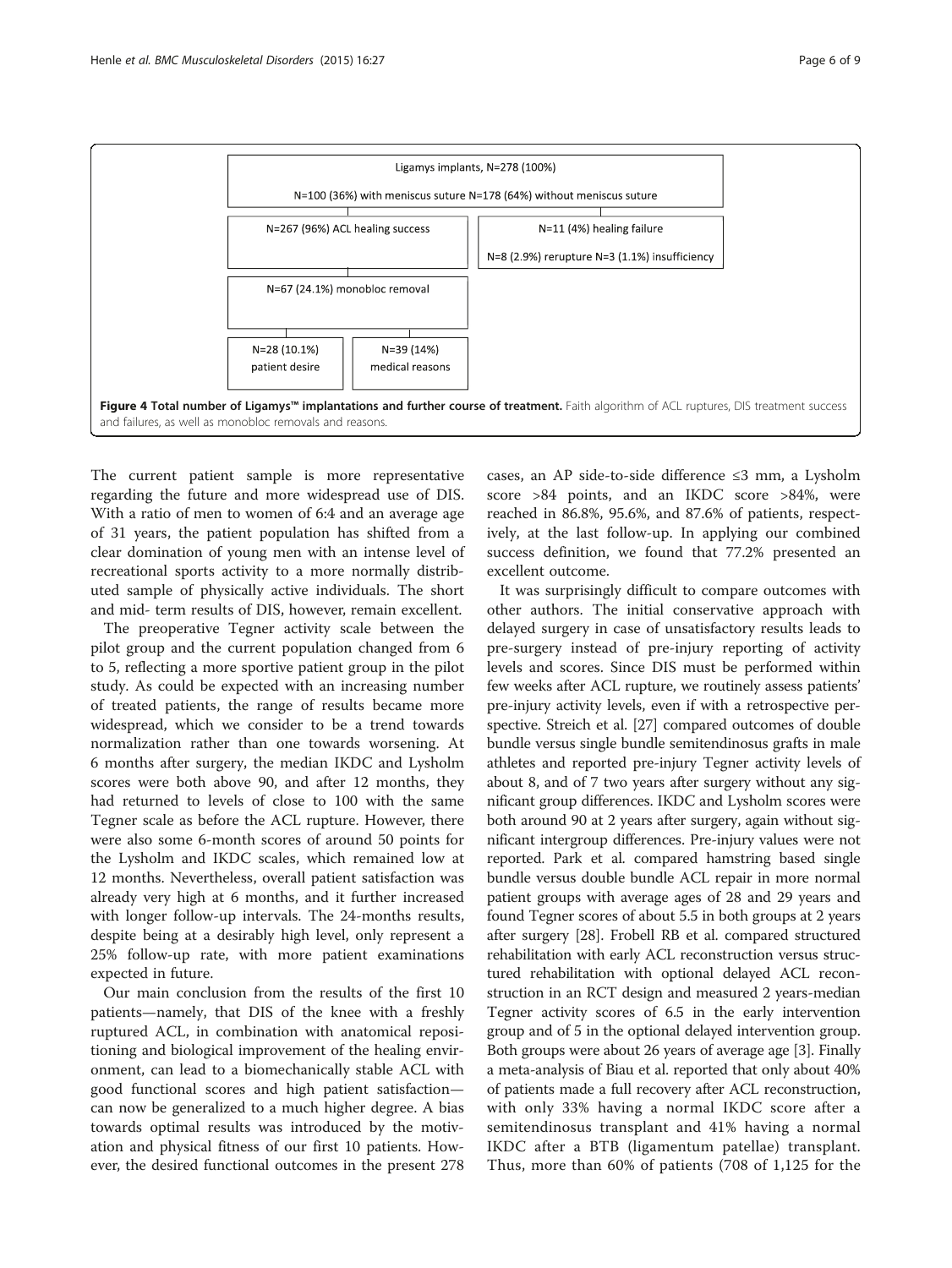two reconstruction groups) did not fully recover (final overall IKDC score class A) after reconstruction [\[29\]](#page-8-0).

Our findings add further evidence to the paradigm shift that a torn ACL has sufficient healing capacity. We have already presented results of other studies indicating that the injured ACL can produce a stable scar under certain circumstances. Sutures with tissue augmentation [[15\]](#page-7-0), placement of undifferentiated stem cells into the rupture zone [[30\]](#page-8-0), conservative treatment with an extension block soft brace without anterior stabilization [\[31](#page-8-0)], or primary sutures in combination with bone marrow stimulation [\[32\]](#page-8-0) all lead to scarring or healing of the ACL with consequently improved stability and function in a considerable number of patients.

The essential prerequisites for ACL healing are mainly the same as they are for all biological tissues: stability and integrity of a healing environment. The increased AP translation of the knee with a ruptured ACL leads to a constant disconnection of the 2 ACL stumps and thereby compromises healing by instability [[33\]](#page-8-0). A method of external bracing in posterior translation has already shown success in healing many ACLs, but its discomfort hampers its wider application [\[31,34](#page-8-0)]. We have developed a technique for internal dynamic stabilization of the knee by using a screw-spring mechanism that acts as a dynamic internal fixator. It pushes the knee into a maximum posterior translation in any degree of flexion and is also functional when the intraligamentary thread is not placed in an isometric position. This is the crucial point of the technique because the spring allows for a non-anatomical placement, mainly on the tibial side, thus preventing additional trauma to the tibial blood and nerve supply. All previous rigid systems had to be placed isometrically and therefore had to go through the tibial anatomical footprint, which adds additional damage to the biological integrity of the ligament. DIS was first applied in a sheep model and provided sufficient stability to enable biomechanically stable healing of the ACL [[21](#page-7-0)]. Addressing the crucial biological aspects in the pilot series, we made use of the work of Mastrangelo, Murray, and Zumstein [\[18,](#page-7-0)[35](#page-8-0)-[38](#page-8-0)] to increase ACL healing capacity by introducing a collagen-platelet composite and solid scaffolds for long-term delivery of growth factors, especially leukocyte- and platelet-rich fibrin (L-PRF). We added Steadman's microfracturing technique [\[30\]](#page-8-0) as a further measure for improving the biological healing capacity of the ACL. In the present larger patient group, we abandoned the L-PRF preparation because of recently published negative results about ligament healing [\[39,40](#page-8-0)]. Our clinical data confirmed that this change of strategy did not change the clinical and mechanical results.

AP translation measurements at 6–12 months after surgery are only a surrogate measure for the reestablished

static stability of the knee joint, but its correlation with patient satisfaction scores was reported to be poor, whereas proprioception is a key aspect in measuring the overall outcome of an ACL reconstruction [\[41\]](#page-8-0). Patients in the present study reported satisfaction of 9 out of 10 on the VAS after 1 year, indicating that healing of the ACL tissue may restore not only the 3-dimensional stability of the knee, but also the physiological proprioceptive envelope without adding additional trauma to the knee such as harvesting a donor graft. We attribute the excellent clinical results of the DIS technique to the restored stability of the knee, but even more to the preservation of the ACL tissue, which may allow for the restoration of physiological proprioception. This restoration may also positively affect the rates of late osteoarthritis, which are controversially stated to be higher in patients after surgical ACL grafting compared with conservative treatment [[6](#page-7-0)[,42,43](#page-8-0)] and which may be attributable to loss of proprioception after complete removal of the ACL [\[1,](#page-7-0)[44,45](#page-8-0)], as well as to insufficient restoration of the 3 dimensional stability of the knee [[46-48\]](#page-8-0). However, these osteoarthritis rates cannot yet be measured or predicted.

The failure rate of DIS, either as a rerupture of the ligament or a clinically unstable knee, was 3.95% until the end of the study period. Following up on 612 patients, Salmon et al. [[49\]](#page-8-0) found a 6.4% rerupture rate at 5 years after an ACL patellar or hamstring tendon graft. Mariscalco et al. [[50\]](#page-8-0) found a 5.3% revision rate in 263 patients 2 years after a hamstring tendon graft. The failure rate of DIS is still lower than that reported for an ACL graft, but the 2-year follow-up rate must be completed for more conclusive comparisons. On the other hand, a revision situation after DIS is almost a normal ACL repair surgery because all ligaments are still available for reconstruction – a normal ACL repair with a tendon graft remains as a salvage procedure if the healing procedure fails.

One of the major drawbacks in conservative treatment is the neglect of the concomitant injuries after an ACL injury, mainly the meniscal tears. A missed unstable meniscus, combined with knee instability, will destroy the meniscal tissue and consequently end in surgical removal [\[51,52](#page-8-0)]. In the current series, we performed an immediate meniscal suture combined with DIS in 98 patients (36%), thereby creating an ideal environment for meniscal healing. In 29 patients, the tear was only superficial and therefore mechanically stable. Only 1 patient had to undergo revision surgery with an additional successful suture. That means that in 100% of our patients, unstable meniscal tears could be preserved by immediate suturing and stabilization of the knee. According to the latest literature, this could be another factor to decrease the rate of arthritic changes in the future [[53-55](#page-8-0)].

Limitations of the study: The current study has weaknesses that need to be considered. Being a case series,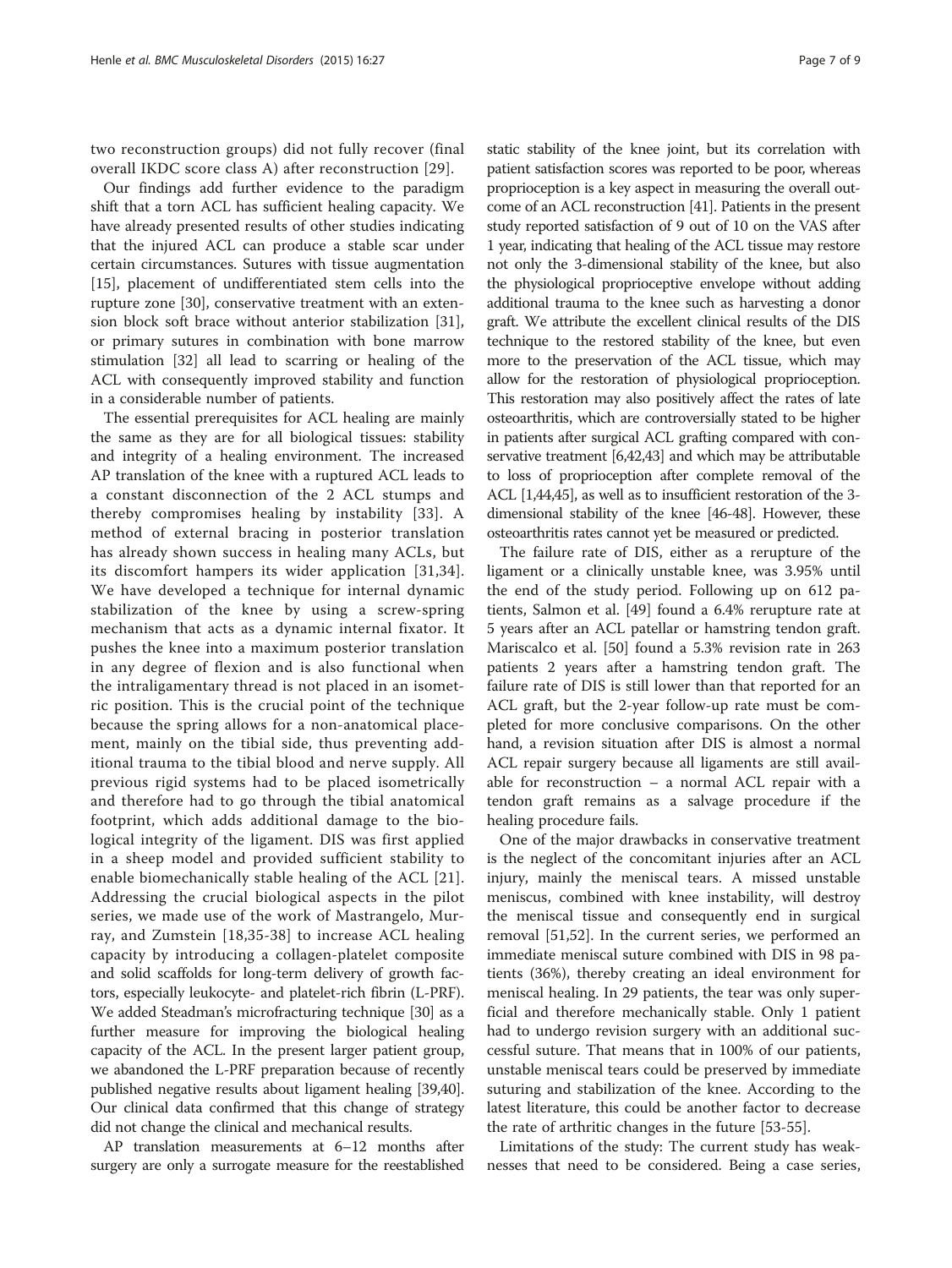<span id="page-7-0"></span>the study can only generate level-four-evidence. We had initially designed a randomized trial for the first ten patients, but a 100% cross over rate of patients allocated to conventional ACL reconstruction made it impossible to conduct the trial. Despite reaching a 2-years maximum follow-up in 22% of reported cases, the average followup time is only 14 months and the topic of ACL repair or reconstruction and their long-term outcomes needs much longer follow-up intervals. Further, it is unclear when the internal brace fails and what the consequences for ap-translation of the affected knee are. First analyses revealed a minimal translation increase if the monobloc was removed, but without any clinical or functional consequences. Finally, restoration of knee proprioception after DIS is a clinical hypothesis that cannot yet be proven.

#### Conclusions

Anatomical repositioning, along with DIS and microfracturing of the notch, leads to clinically stable healing of the torn ACL in the large majority of patients. Most patients exhibited almost normal knee function, reported excellent satisfaction, and were able to return to their previous levels of sporting activity. Moreover, this strategy resulted in stable healing of all sutured menisci, which could lower the rate of osteoarthritic changes in future. The present findings support the discussion of a new paradigm in ACL treatment based on preservation and self-healing of the torn ligament.

#### Competing interests

PH, CR, and SE have received reimbursements or funding from Mathys AG Bettlach, Switzerland, in the past five years. The manuscript fee was also covered by the company.

#### Authors' contributions

PH has operated many of the cases, composed the manuscript concept and co-written the manuscript. CR has taken a leading role in developing and implementing the Ligamys™ data collection system and content, planning and supervising data analysis, and co-writing the manuscript. GP has conducted all statistical analyses for the manuscript SH has operated some of the cases and helped editing the final draft version of the manuscript. SE has developed Ligamys™, operated many cases and supervised the complete study as well as edited the complete manuscript. All authors read and approved the final manuscript.

#### Acknowledgements

The authors thank Edith Hofer for her hard work in coordinating, supervising and completing the collection of the comprehensive dataset for each patient.

#### Author details

<sup>1</sup>Sonnenhof Orthopaedic Center, Department of Knee Surgery and Sports Traumatology, Buchserstrasse 30, CH-3006 Bern, Switzerland. <sup>2</sup>Institute for Evaluative Research in Medicine, University of Bern, Stauffacherstrasse 78, CH-3014 Bern, Switzerland.

Received: 22 September 2014 Accepted: 29 January 2015 Published online: 13 February 2015

#### References

- 1. Muaidi QI, Nicholson LL, Refshauge KM, Adams RD, Roe JP. Effect of anterior cruciate ligament injury and reconstruction on proprioceptive acuity of knee rotation in the transverse plane. Am J Sports Med. 2009;37(8):1618–26.
- 2. Strehl A, Eggli S. The value of conservative treatment in ruptures of the anterior cruciate ligament (ACL). J Trauma. 2007;62(5):1159–62.
- 3. Frobell RB, Roos EM, Roos HP, Ranstam J, Lohmander LS. A randomized trial of treatment for acute anterior cruciate ligament tears. N Engl J Med. 2010;363(4):331–42.
- 4. Eggli S, Wegmuller H, Kosina J, Huckell C, Jakob RP. Long-term results of arthroscopic meniscal repair: an analysis of isolated tears. Am J Sports Med. 1995;23(6):715–20.
- 5. Sri-Ram K, Salmon LJ, Pinczewski LA, Roe JP. The incidence of secondary pathology after anterior cruciate ligament rupture in 5086 patients requiring ligament reconstruction. Bone Joint J. 2013;95-B(1):59–64.
- 6. Kessler MA, Behrend H, Henz S, Stutz G, Rukavina A, Kuster MS. Function, osteoarthritis and activity after ACL-rupture: 11 years follow-up results of conservative versus reconstructive treatment. Knee Surg Sports Traumatol Arthrosc. 2008;16(5):442–8.
- 7. Barrack RL, Skinner HB, Buckley SL. Proprioception in the anterior cruciate deficient knee. Am J Sports Med. 1989;17(1):1–6.
- 8. Jerosch J, Prymka M. Knee joint proprioception in normal volunteers and patients with anterior cruciate ligament tears, taking special account of the effect of a knee bandage. Arch Orthop Trauma Surg. 1996;115(3–4):162–6.
- 9. Darabos N, Hundric-Haspl Z, Haspl M, Markotic A, Darabos A, Moser C. Correlation between synovial fluid and serum IL-1beta levels after ACL surgery-preliminary report. Int Orthop. 2009;33(2):413–8.
- 10. Tang Z, Yang L, Wang Y, Xue R, Zhang J, Huang W, et al. Contributions of different intraarticular tissues to the acute phase elevation of synovial fluid MMP-2 following rat ACL rupture. J Orthop Res. 2009;27(2):243–8.
- 11. Arnoczky SP. Anatomy of the anterior cruciate ligament. Clin Orthop Relat Res. 1983;172:19–25.
- 12. Kobayashi S, Baba H, Uchida K, Negoro K, Sato M, Miyazaki T, et al. Microvascular system of anterior cruciate ligament in dogs. J Orthop Res. 2006;24(7):1509–20.
- 13. Ahn JH, Chang MJ, Lee YS, Koh KH, Park YS, Eun SS. Non-operative treatment of ACL rupture with mild instability. Arch Orthop Trauma Surg. 2010;130(8):1001–6.
- 14. Fleming BC, Carey JL, Spindler KP, Murray MM. Can suture repair of ACL transection restore normal anteroposterior laxity of the knee? An ex vivo study. J Orthop Res. 2008;26(11):1500–5.
- 15. Trager D, Pohle K, Tschirner W. Anterior cruciate ligament suture in comparison with plasty: a 5-year follow-up study. Arch Orthop Trauma Surg. 1995;114(5):278–80.
- 16. Crain EH, Fithian DC, Paxton EW, Luetzow WF. Variation in anterior cruciate ligament scar pattern: does the scar pattern affect anterior laxity in anterior cruciate ligament-deficient knees? Arthroscopy. 2005;21(1):19–24.
- 17. Murray MM, Spindler KP, Devin C, Snyder BS, Muller J, Takahashi M, et al. Use of a collagen-platelet rich plasma scaffold to stimulate healing of a central defect in the canine ACL. J Orthop Res. 2006;24(4):820–30.
- 18. Murray MM, Spindler KP, Abreu E, Muller JA, Nedder A, Kelly M, et al. Collagen-platelet rich plasma hydrogel enhances primary repair of the porcine anterior cruciate ligament. J Orthop Res. 2007;25(1):81–91.
- 19. Silva A, Sampaio R. Anatomic ACL reconstruction: does the platelet-rich plasma accelerate tendon healing? Knee Surg Sports Traumatol Arthrosc. 2009;17(6):676–82.
- 20. Kohl S, Evangelopoulos DS, Ahmad SS, Kohlhof H, Herrmann G, Bonel H, et al. A novel technique, dynamic intraligamentary stabilization creates optimal conditions for primary ACL healing: a preliminary biomechanical study. Knee. 2014;21(2):477–80.
- 21. Kohl S, Evangelopoulos DS, Kohlhof H, Hartel M, Bonel H, Henle P, et al. Anterior crucial ligament rupture: self-healing through dynamic intraligamentary stabilization technique. Knee Surg Sports Traumatol Arthrosc. 2013;21(3):599–605.
- 22. Eggli S, Kohlhof H, Zumstein M, Henle P, Hartel M, Evangelopoulos DS, et al. Dynamic intraligamentary stabilization: novel technique for preserving the ruptured ACL. Knee Surg Sports Traumatol Arthrosc. 2015. In press; doi:10.1007/s00167-014-2949-x.
- 23. Lubowitz JH. Anatomic ACL reconstruction produces greater graft length change during knee range-of-motion than transtibial technique. Knee Surg Sports Traumatol Arthrosc. 2014;22(5):1190–5.